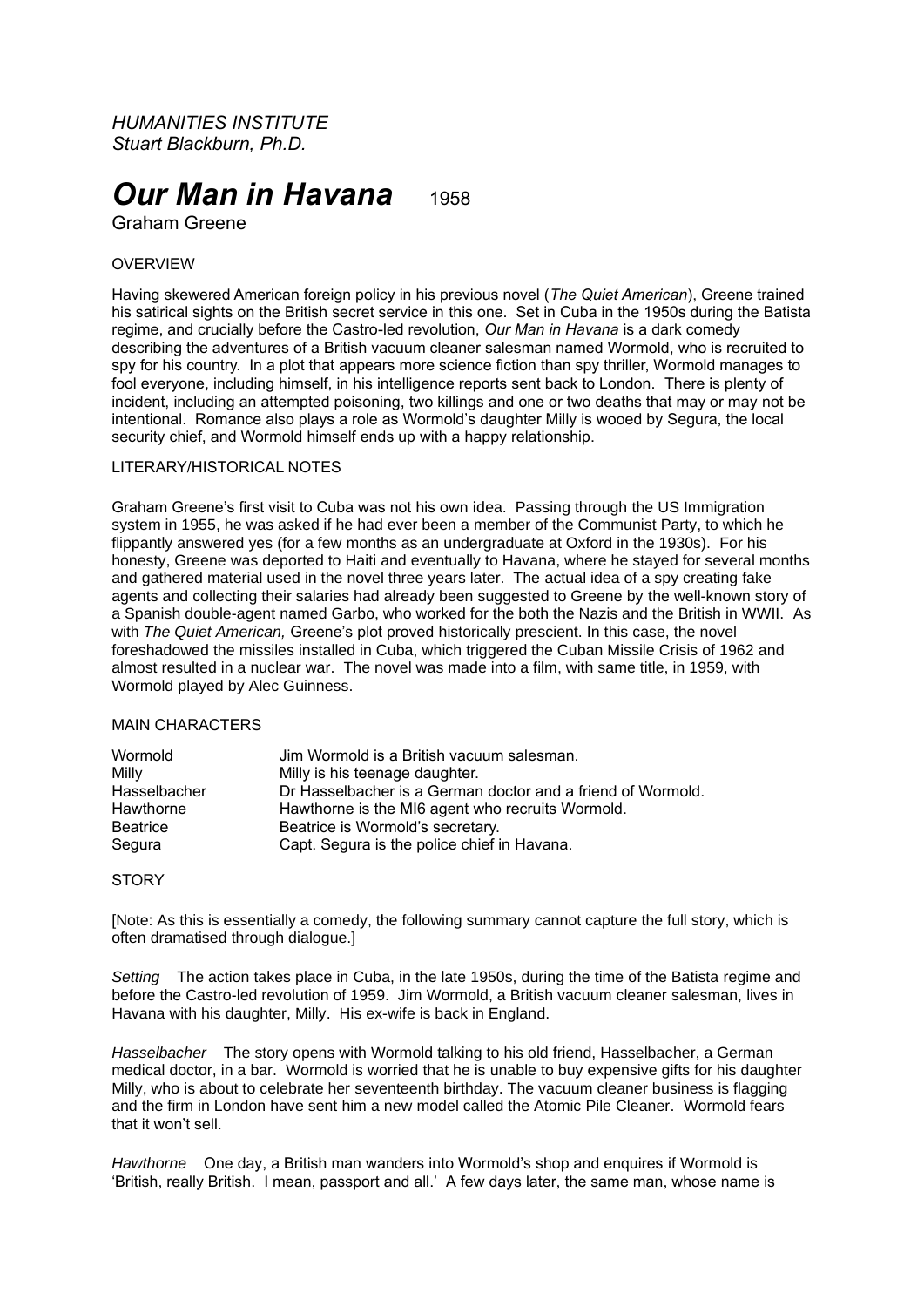Hawthorne, arranges to meet Wormold in the Gents at the back of his favourite bar. There, in a farcical scene, Hawthorne reveals that he works for the British Secret Service. Hawthorne invites, or rather commands, Wormold to meet him in his hotel room the following day.

*Recruited* When Hasselbacher notices that Wormold is nervous, he insists on accompanying him to his 'private' meeting, which he assumes is with a mistress. Wormold manages to shake him off and enters the room, where Hawthorne recruits the reluctant vacuum salesman to 'serve his country.' Wormold is not at all interested until the realisation clicks that, with this extra salary, he can afford to pay for Milly's riding lessons and stabling costs at the Country Club. Returning home, he warns Milly to be wary of Capt. Segura, the local chief of police, who has been paying attention to her.

*London* Back at MI6 headquarters in London, Hawthorne reports to his superiors. Going over the details of Wormold's personal life—decent, fair-minded, good father, moderate drinker—they decide he is the right person to be 'our man in Havana.' The clinching argument is that his vacuum cleaner business is the perfect cover for espionage.

*Fake spies* Wormold is told that he must recruit local spies and send regular reports to London detailing the information they collect. Bemused but conscientious, Wormold fabricates his network of non-existent spies, using names taken from a list of members at the local Country Club. He then ghost writes their reports (mostly cobbled together from details in the local papers) and happily collects their salaries. Exercising a heretofore underutilised imagination, Wormold becomes more and more bold in fabricating intelligence, and London becomes more and more impressed with their new man's skills.

*Fake weapons* Enjoying his role as the secret non-spy, Wormold invents a story about a large military installation being built in the mountains outside Havana. When London wants more details of the weapons to be fired from this secret facility, he sends them sketches that are nothing more than scaled-up drawings of vacuum cleaner parts. London, unbelievably, is convinced.

*Beatrice* Excited and anxious, London thinks Wormold needs more staff and sends him a welltrained secretary name Beatrice and a radio operator named Rudy. Once on the scene, the serious and observant Beatrice scrutinises Wormold's paperwork and notices certain discrepancies, especially those relating to the salaries of his fake spies. Wormold, meanwhile, has confided in Hasselbacher about his deception, but he has not told Milly, who is being wooed by Capt. Segura.

*Real threat* Wormold works hard to stay one step ahead of Beatrice's examination of his operation, and things reach a head when she wants to meet one of his key agents, a pilot named Raul. Wormold just manages to convince her that Raul really exists when, inexplicably, a real person named Raul is killed in a car accident. In a second incident, a local engineer is shot and killed, and it turns out that a man with the same name was listed in Wormold's bogus spy network. From this point forward, Wormold's fictitious world begins to merge with reality. When threats are made to his fake agents from an unknown source, he and Beatrice work together to protect the real people who share those names.

*Intrigue* Wormold suspects that some mysterious 'foreign power', possibly the Russians, is trying to eliminate his spy network, one by one. These shadowy figures also begin to threaten Dr Hasselbacher, and Capt. Segura suggests that Hasselbacher might be a cryptologist because he is skilled at solving crossword puzzles. All this intrigue convinces the spymasters back in London that Wormold is doing excellent intelligence work.

*Poisoning* The danger level rises when London informs Beatrice that an unnamed enemy is planning to poison Wormold at a trade association meeting where he is the keynote speaker. The suggestion is that the enemy (possibly the Soviet Union) thinks that superspy Wormold has uncovered sensitive information and must be eliminated. Brave and proud Wormold decides to go to the lunch and give his speech, although Hasselbacher warns him against the danger. Sitting down at the head table, he sees a Mr Carter, another vacuum cleaner salesman whom he met recently. Carter offers him a glass of whisky, but Wormold deliberately knocks it over. A dog licks up the spilt liquid and dies. Angry and frustrated, Carter later kills Dr Hasselbacher, whom he blames for warning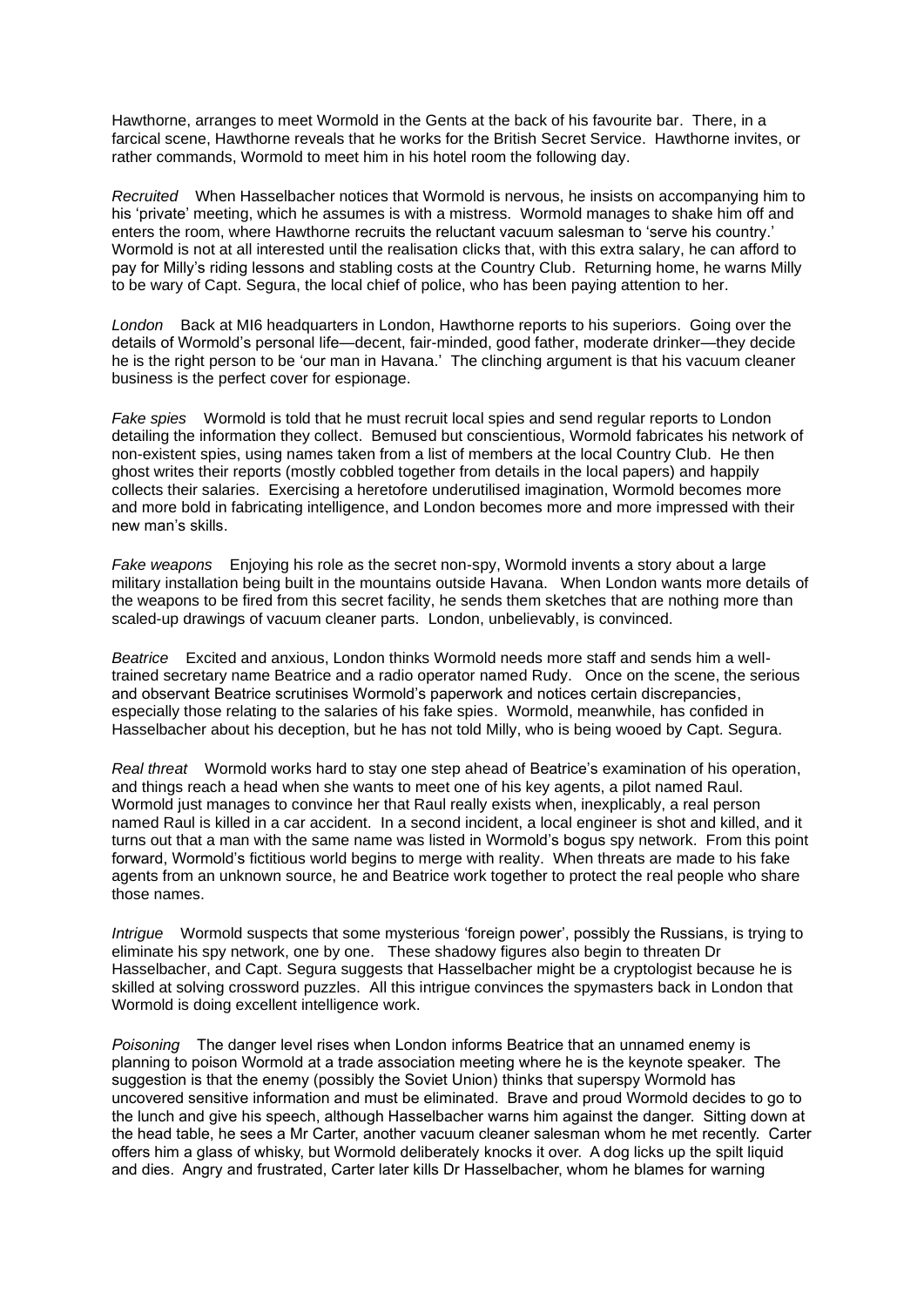#### Wormold of the poisoning.

*Proposal* Capt. Segura goes to Wormold and formally asks for permission to marry Milly. Segura shows him a long list of foreign spies that he has compiled and is willing to hand over to Wormold. Wormold suggests that they discuss this offer at Segura's house. Once there, Wormold proposes a game of chess using miniature bottles of Scotch as the game pieces. Each time a player takes a piece, he must drink the bottle. Since Segura is a skilled player, he takes many pieces, gets drunk and falls asleep. Wormold then steals his pistol and uses a special microdot camera, brought from London by Beatrice, to photograph his valuable list of spies.

*Revenge* Next, Wormold persuades the suspicious Carter to take a drive to a local brothel. Once there, Wormold shoots him in revenge for his killing of Hasselbacher. He sends the photographed list of agents to London as an image on a postage stamp, but when processed it is blank.

*Recalled to London* Tired of his subterfuge and afraid of the increasing dangers, Wormold confesses everything to Beatrice, who promptly informs their bosses in London. Both are recalled to headquarters, where MI6 officials have decided to avoid embarrassment and sweep the whole debacle under the carpet. Beatrice is reassigned to Jakarta and Wormold is offered an OBE, a medal to be awarded by the Queen. Rather than be parted, Beatrice and Wormold decide to get married and to send Milly to a finishing school in Switzerland, funded by the high salary Wormold has been paid for his dubious activities.

#### **THEMES**

*Fabrication and farce* The main theme of this thriller-cum-comedy is the potential for farce in the deadly serious business of international espionage. Wormold's adventures are farcical precisely because fabrication is the first rule of MI6 and other secret services. Spies invent stories and people; they conceal and they reveal, like a conjuror. In that clandestine world, where truth is the first casualty, it is easy to slide from tragedy into comedy. The most extraordinary example in the book is Wormold's stroke of genius in using sketches of vacuum cleaner parts to represent dangerous new weapons to be installed in Cuba. When the military and intelligence chiefs in London examine the drawings, the absurdity is exquisite. The officials are particularly anxious when one of the experts says that 'the drawings remind him of a giant vacuum cleaner.' 'A vacuum cleaner!' the others exclaim in horror and bend down to look more closely. 'Fiendish, isn't it?' the intelligence chief says. 'The ingenuity, the simplicity, the devilish imagination of the thing…see here, this one is six times the height of a man. Like a gigantic spray. And this one—what does it remind you of?' The other man gulps and says, 'A two-way nozzle.' The chief claps his hands in triumph. 'Yes, the vacuum cleaner, again. I believe we may be on to something so big that the H-bomb will become a conventional weapon.' The credulity of the intelligence men is staggering yet believable because of the Cold War hysteria at the time. Wielding Wormold's vacuum cleaner, Greene parodied a spy service with a wit that was only surpassed by Kubrick's masterful film 'Dr Strangelove' in 1964. Timid James Wormold would not stand a chance if pitted against James Bond, but our man in Havana reveals aspects of international espionage that even the film hero could not imagine.

*Loyalty* The other theme explored in the novel is loyalty. Again, this is an issue intrinsic to any good story of espionage, where spies are meant to 'serve their country.' Indeed, this is the pitch that Hawthorne first uses to recruit a reluctant Wormold into the British secret service. Throughout the story, however, loyalty to one's country is seen as inferior to loyalty to a person. Wormold himself articulates this idea when he is preparing to avenge Hasselbacher's death: 'I wouldn't kill for my country. I wouldn't kill for capitalism or for Communism or for the Welfare-state…I would kill Carter because he killed Hasselbacher…If I love or if I hate, let me love and hate for an individual.' Later, Beatrice, Wormold's secretary and then wife, says something similar when she decides to give up her job with MI6 and marry Wormold: 'I don't care a damn about men who are loyal to the people who pay them, to organizations...I don't think even my country means all that much. There are many countries in our blood, aren't there, but only one person. Would the world be in the mess it is if we were loyal to love and not to countries?' Toward the end of the story, Beatrice makes an even more passionate speech to her superiors when she says, 'What do you mean by "country" [i.e. the UK]? A flag someone invented two hundred years ago? A bunch of Bishops arguing about divorce and the House of Commons shouting "Ya" at each other?...A country is more a family than a Parliament.' Despite the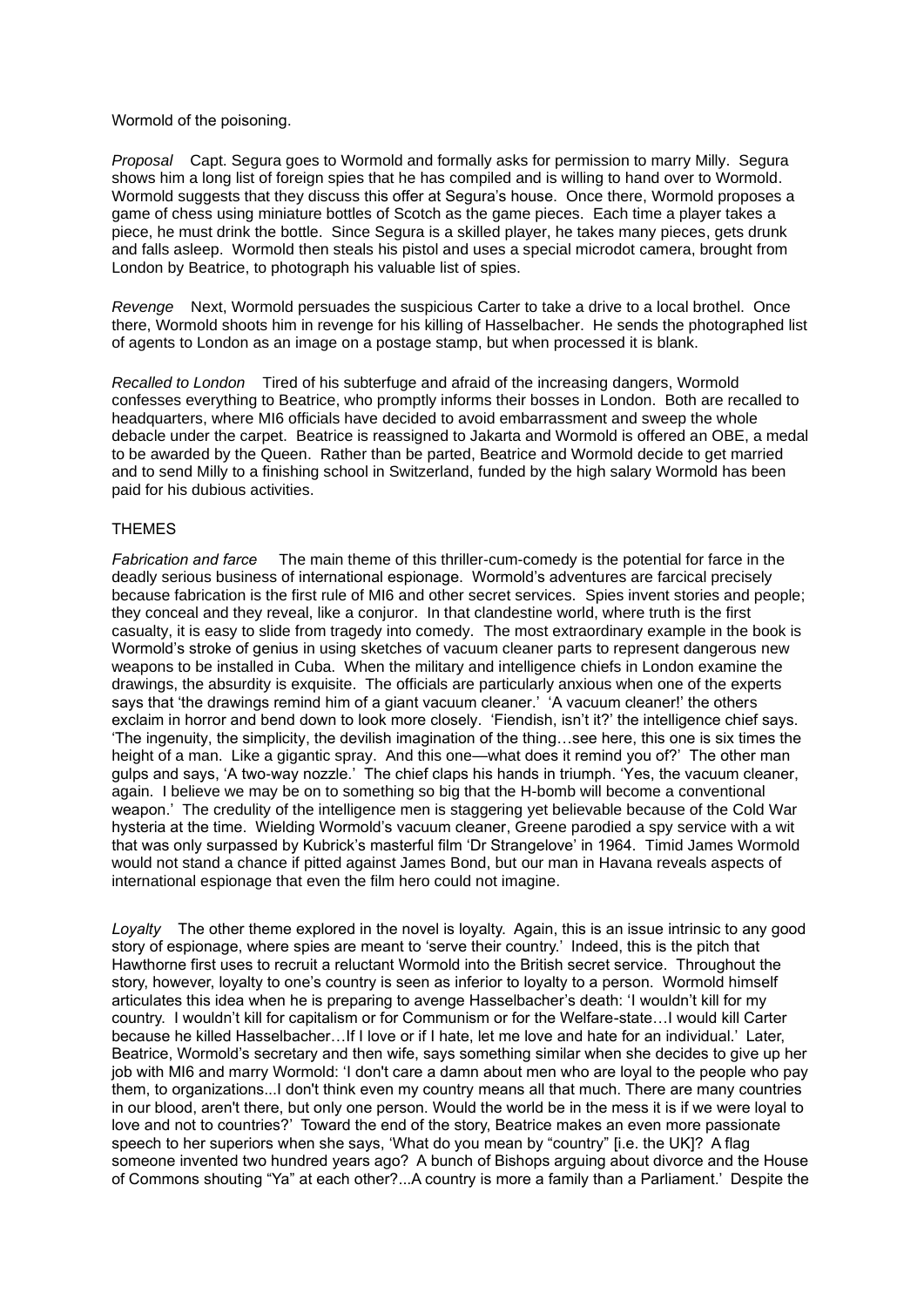cynicism of this story, in this novel, as in most of Greene's stories, there is also an endorsement of the value of human friendship and loyalty.

#### CHARACTER ANALYSIS

**Wormold** Wormold is a man beset by worries. He is divorced, runs a failing business and has trouble providing for his young daughter's many desires. But he is not without talents and, when an opportunity presents itself, he seizes it with both hands and makes good. He is mild-mannered and self-deprecating, a good father and a loyal friend. In the end, he becomes something close to a hero.

*Failure* Jim Wormold, vacuum cleaner salesman in Cuba, is not a successful man. In a word, he is a loser. Failed marriage, failing business and failing to understand his daughter. We are given a sense of Wormold's worries in the opening paragraphs, as he and Hasselbacher sip their drinks in a bar and look out at the street. Hasselbacher sees a local black man who, he says, reminds him of Wormold. Joe, the local man, is blind and walks with a limp. Instinctively, Wormold looks at himself in the mirror and sees a face 'discoloured by the dust…anxious, criss-crossed.' He thinks he looks younger than his friend but recognises that 'the shadow is already there, the anxieties which are beyond the reach of a tranquiliser.' This is Wormold on the first page, broken, worried and inert. It is an important scene because it enables us to understand why he does not hesitate to grasp the unusual and dangerous opportunity he is offered to change his fortunes.

*Loving* Wormold the failure is also Wormold the father, and in that role he excels. Not at first in monetary terms—he cannot meet Milly's desire to own a horse—but always in emotional terms. From the very beginning of the novel, we see that Milly is his whole world. In the second chapter, we are told how he carefully observes her, her subtle changes of mind and habit. Then, he puts his foot down when Milly reveals that Capt. Segura is taking her for rides in his car. He tells her, with uncharacteristic firmness, that she must stop seeing Segura. 'I won't have it, Milly,' he says. 'I'll speak to the Reverend Mother. You've got to promise…' He breaks off because he sees tears forming in his daughter's eyes. 'You're not in love with him, are you?' he asks. She says no and explains that all she wants is to buy a horse, which is very expensive. Wormold, who has no money and no prospect of getting any, surrenders nonetheless. He cannot bear to see his daughter unhappy.

*Clever* Wormold grows into his assumed role as a secret agent, running 'joes' and outwitting the foreign powers aligned against him. Before long, he shows inventiveness in setting up a fake list of agents and in detailing their activities. But his supreme achievement is the 'vacuum cleaner as weapon' ruse, which fools the chiefs back in London and earns him increased respect and extra cash. He is sitting in his office one day, wondering what bogus information to send to London, when he thinks about Milly's credulity in believing biblical stories. And that reminds him of MI6 'wanting to swallow nightmares and grotesque stories out of science fiction.' He decides to 'give them something they would enjoy…something better than an economic report.' Inspired, Wormold writes about 'secret installations in the deep mountain forests' and 'peasants transporting large stones for construction.' Warming to his task, he then carefully traces the outlines of the vacuum cleaner parts on his desk. He adds the scale, one inch representing three feet, and then a sketch of a little man, two inches high, wearing a bowler hat and carrying an umbrella, as a caricature of Hawthorne. It is absurd, but it is also brilliant.

*Hasselbacher* Hasselbacher is a German man, who served and suffered in World War I and became a medical doctor. Older and wiser than Wormold, he plays the role of his advisor, but we feel that there are unexplained forces at work in his character. Insecure in his immigration status in Cuba, he is vulnerable to pressure from the authorities.

*Thoughtful* Dr Hasselbacher has seen a lot in his life, including the rise of fascism in Germany in the 1930s. He has acquired something of a philosophical outlook on life, which is displayed in an early scene when he is talking with Wormold in a bar. Wormold is worried that the 'Atomic Pile Cleaner' machine, which his firm has sent him, won't sell in Cuba where priests are preaching against the evils of science. Hasselbacher listens, whisky in hand, and says, 'Don't worry. Change the name.' Wormold responds by wondering if his friend worries about anything, and Hasselbacher says, 'I have a secret defence…I am interested in life.' Wormold protests that he, too, has that interest, but Hasselbacher cuts him short: 'No, you are interested in persons, not in life. People die…but if you are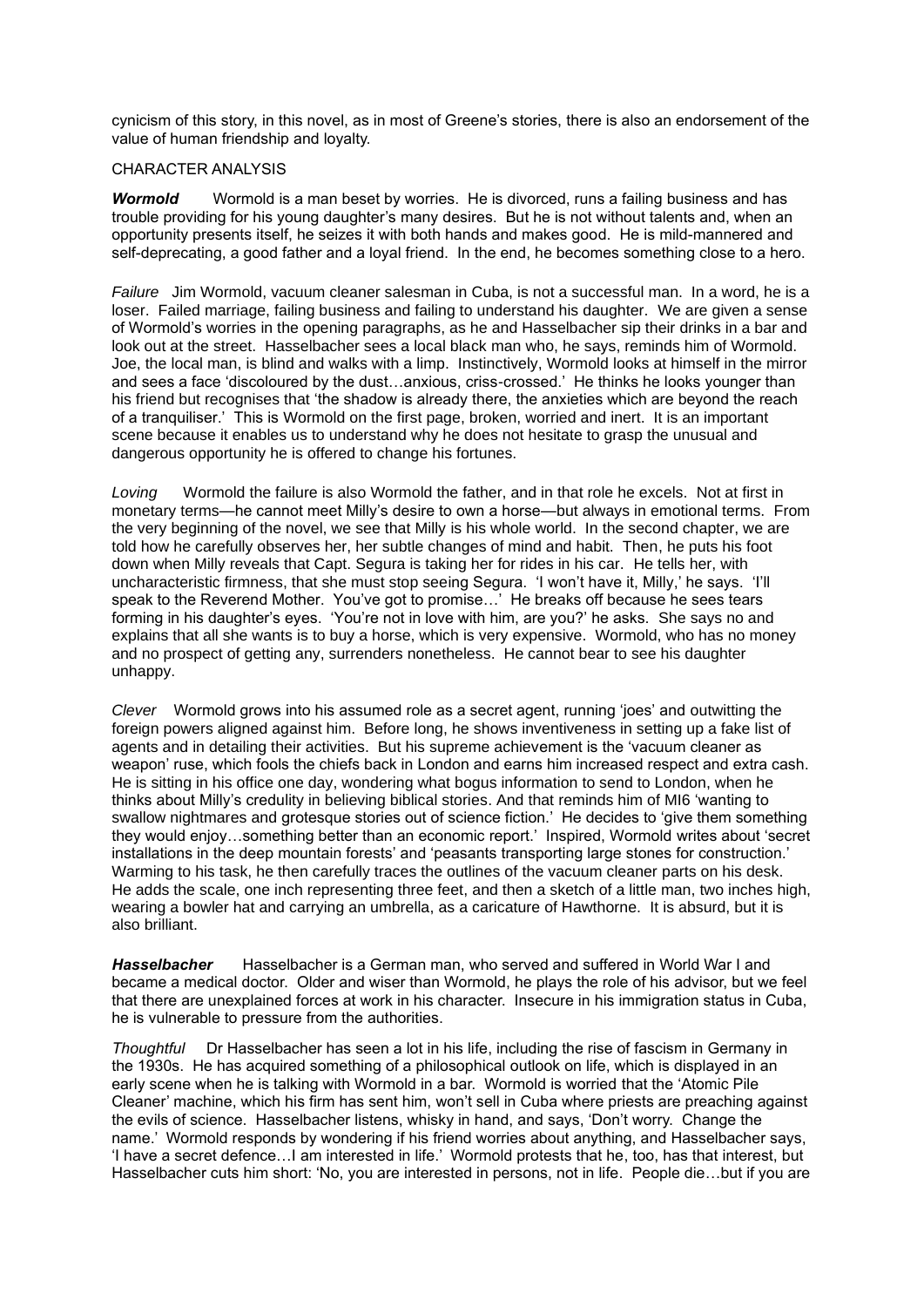interested in life, it never lets you down. I am interested in the blueness of cheese. You don't do crosswords, do you, Mr. Wormold? I do, and they are like people: one reaches an end. I can finish any crossword within an hour, but I have a discovery concerning the blueness of cheese that will never come to a conclusion.' Here, Hasselbacher speaks with the wisdom of old Europe, a philosophical outlook deeper than the evanescent politics of the time. The experiment with blue cheese adds the necessary comic element to the scene.

W*ar weary* Hasselbacher was a soldier before he became a doctor. We hear about his experiences one night when Wormold finds him dressed in his World War I uniform. 'It was all so peaceful, then, in 1913, before the war,' he says ruefully. 'I became a doctor after the war. After I killed a man.' He goes on to describe the way his sword penetrated the Russian soldier's rib cage, scraping the bone. 'I hate war, Mr Wormold,' he says. 'It's easy to kill a man. Takes no skill. But to save a man—that takes six years of training, and still you cannot know for sure if it was you who saved hm.' As the conversation unfolds, we understand why Hasselbacher has dressed up in his old uniform. Raul, one of Wormold's bogus but real-life spies, has been killed in a car accident, and Hasselbacher has also played some mysterious role in his death. That man's death triggered his memory of killing the Russian soldier. All of it makes him sad and provides us with an insight into the complexity of his character.

*Segura* Segura is the head of police in Havana, a powerful but sophisticated man. He has moments of romantic tenderness, coupled with hints of extreme brutality, suggested by his nickname of 'Red Vulture.' He is honourable, within the remit of his profession, and he also treats Milly and Wormold with respect.

*Well-mannered* Captain Segura is a feared man in Havana, but he is also a polite and wellmannered man. He has been attracted to Milly at the Country Club and later goes to Wormold's house to ask him about two things. 'One is important, one is routine,' he says. 'Let me begin with what is important.' When Wormold agrees, Segura says that he wants to marry Milly. He has not spoken to Milly because his first duty is to ask permission from her father. Wormold is not ready to grant permission and complains that Milly is very young. 'That is why I come to you,' Segura says, 'although she is old enough to bear a child. Do I have your permission to offer her my hand?' Wormold comments that he is being very Victorian, and Segura says that he prefers it that way. Charmed by his manners, Wormold tells him to go ahead and ask Milly to marry him but warns that she has good sense and won't be impressed. 'In that case,' Segura adds, 'may I ask you, as her father, to influence her thinking?' It all resembles a formal drawing-room scene from a pre-war European stage play, and we cannot help but be impressed by Segura's impeccable manners.

*Cruel* Polite though he is, Segura is also capable of cruelty, especially to his political enemies, of which, we imagine, he has many. This quality is displayed in a conversation with Wormold, who asks him if he tortured one of his 'agents' when he questioned him. 'No,' Segura says coolly, 'because he is not of the torturable class.' When Wormold replies that he was unaware of such distinctions, Segura explains: 'Surely you realise there are people who expect to be tortured and others who would be outraged by the idea. One never tortures except by a kind of mutual agreement.' Wormold asks who is torturable and Segura tells him: 'The poor in my own country, in any Latin American country. The poor of Central Europe and the Orient. Of course, in your welfare states you have no poor, so you are untorturable. In Cuba, the police can deal as harshly as they like with emigres from Latin America and the Baltic States, but not with visitors from your country or Scandinavia.' Segura always talks with confidence, but here we see one reason why is called the 'Red Vulture' by his fellow Cubans.

*Milly* Milly is a precocious and wilful teenage girl. She is fastidious in following the conventions of the Catholic church but seems more interested in its imagery and myths than its theological concepts. She loves horses and horse riding, and is not immune to the attentions of the much-older Capt. Segura.

*Pious* Like her mother, from whom Wormold is divorced, Milly is a pious Catholic. She seems to exist in her own world of saints and sinners, and she is meticulous in observing the conventions of her faith. This much is obvious in her first appearance in the book, when she sits quietly in a church, with 'a lace mantilla covering part of her face, her back straight, the sign of the cross correctly performed.' She eats only fish on Friday and fasts not only on Sundays and the special feasts of the Church but also on her saint's day. She never forgets her night-prayers and keeps a light burning outside her door next to an image of Our Lady of Guadalupe. Even when she was thirteen years old, Milly was